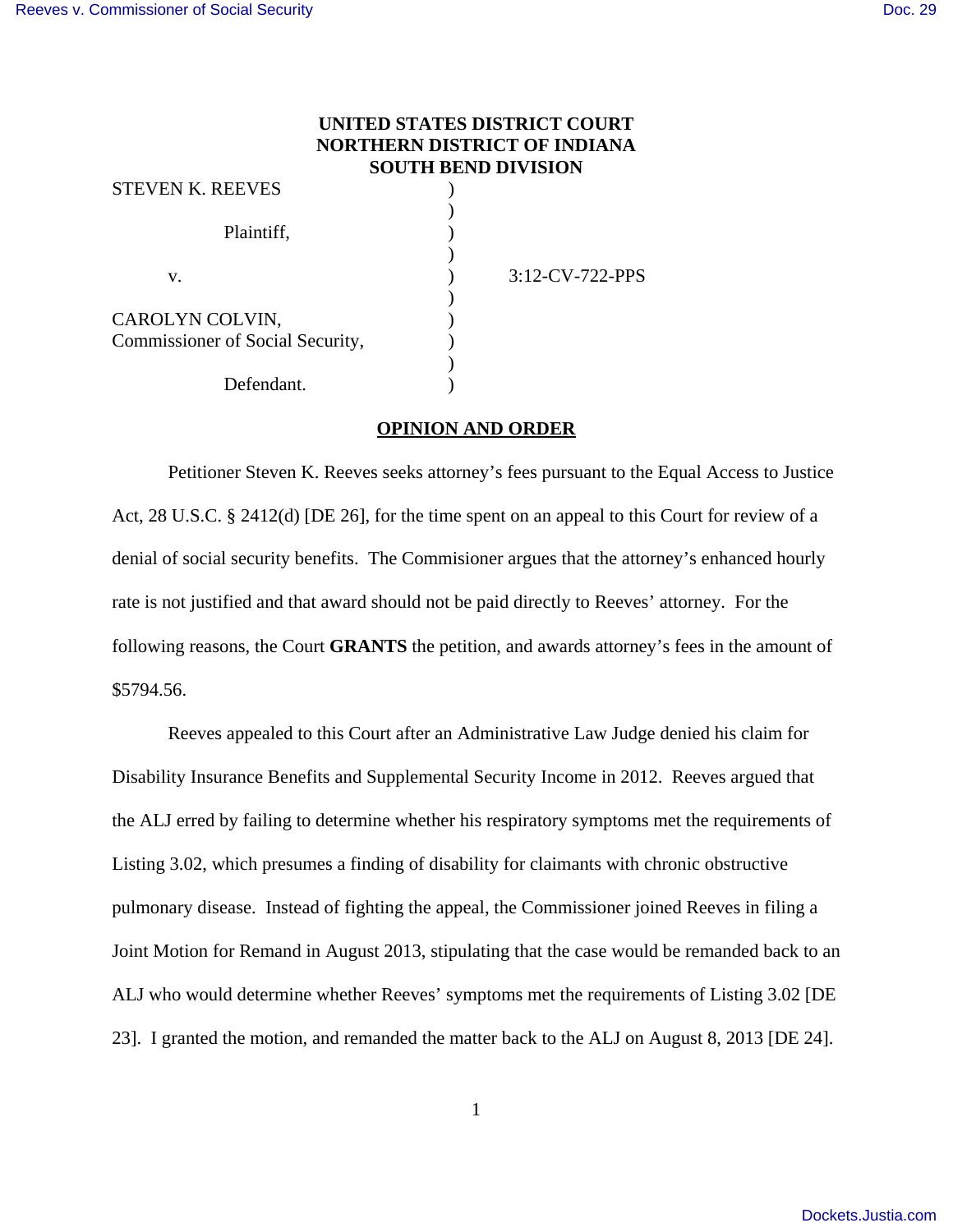In the pending motion, Reeves requests attorney's fees pursuant to the EAJA [DE 26]. Attached to the motion is an itemized accounting, supplemented by Plaintiffs' reply brief, breaking down the 1.3 hours Reeves' attorney spent on the appeal in 2012 and the 30.4 hours he spent in 2013 [DE 26-2; 28 at 6]. The accounting then provides for an hourly rate of \$180.54 for work performed in 2012 and \$182.89 for work performed in 2013 for a total fee amount of \$5794.56 [DE 26-2; 28 at 6].

Attorneys' fees may be awarded under the EAJA if either the government's pre-litigation conduct or its litigation position lacked substantial justification. *Cunningham v. Barnhart*, 440 F.3d 862, 864 (7th Cir. 2006); *Golembiewski v. Barnhart*, 382 F.3d 721, 724 (7th Cir. 2004). The government has the burden on the question of substantial justification. *Golembiewski*, 382 F.3d at 724. Here the government does not contest the fact that Reeves is entitled to attorney's fees, but instead makes two collateral arguments regarding the size of the fee and the method of disbursement.

First, the Commissioner argues that Reeves hasn't justified an award of fees higher than the \$125.00 hourly statutory amount. Congress has authorized the courts to award an increased hourly rate based upon the cost of living if a fee higher than \$125.00 per hour is justified; however, the Seventh Circuit has determined that an enhanced hourly rate is not automatic. 28 U.S.C. § 2412(d)(2)(A); *Matthews-Sheets v. Astrue*, 653 F.3d 560, 562 (7th Cir. 2011). The *Matthews-Sheets* decision does not prescribe any particular manner in which a lawyer might demonstrate that a cost of living increase for legal services is justified, merely that some adequate justification be provided. *See Gonzales v. Astrue*, No. 1: 10-cv-00899, 2012 WL 1633937, at \*2 (S.D. Ind. May 9, 2012).

2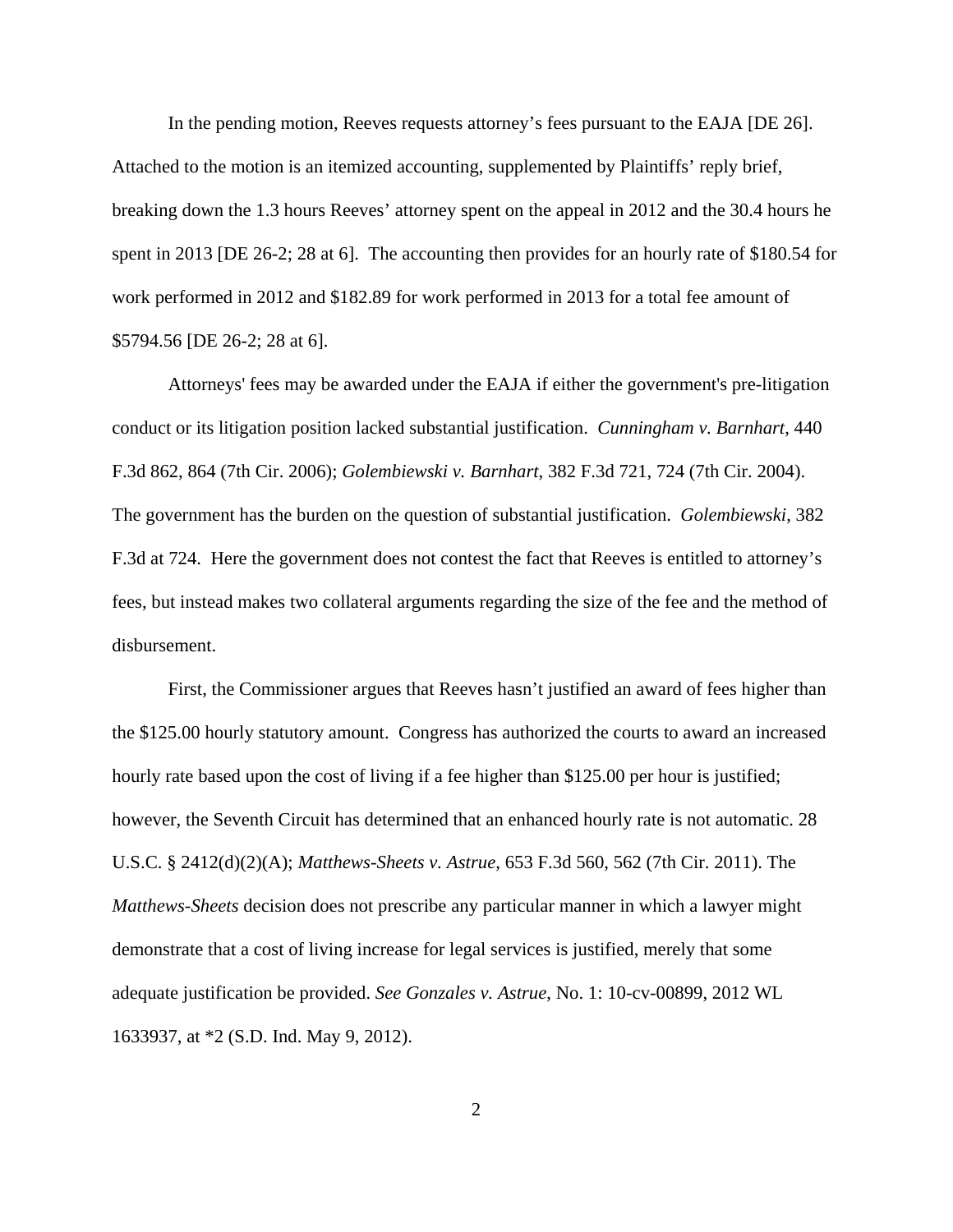I find that Reeves has provided adequate justification for a cost of living increase. First, Reeves' attorney provided an affidavit explaining how he calculated his hourly rates using Consumer Price Index data obtained from the Bureau of Labor Statistics [DE 26-1 ¶7]. This is an accepted method of calculating the increase in the cost of living. *See, e.g., Smith v. Colvin*, No. 1:12-cv-320, 2013 WL 6148100, at \*2 (N.D. Ind. Nov. 22, 2013). He also demonstrated that the cost of legal services has increased by attesting that his regular hourly rate is significantly higher than the statutory rate and by providing BLS Producer Price Index data showing the costs of office space for lawyers has increased by over 70% since 1996, well over the rate of inflation. [DE 26-1 ¶ 4; DE 26-3]. This type of evidence has been used to justify cost of living increases. *See, e.g., Claiborne v. Astrue*, 877 F. Supp. 2d 622, 627 (N.D. Ill. 2012); *Seabron v. Astrue*, No. 11 C 1078, 2012 WL 1985681, at \*3 (N.D. Ill. June 4, 2012). Moreover, Reeves' requested rates are right in line with hourly rates approved by other courts in the area. *See, e.g., Cobb v. Colvin*, No. 11 CV 8847, 2013 WL 1787494, at \*2 (N.D. Ill. Apr. 25, 2013) (awarding hourly rates of \$184.75 for work done in 2012); *Bias v. Astrue*, No. 11 C 2247, 2013 WL 615804, at \*2 (N.D. Ill. Feb.15, 2013) (awarding hourly rates of \$181.25 based on the October 2011 CPI); *Misener v. Colvin*, 1:12-CV-036 JD, 2013 WL 6062709 (N.D. Ind. Nov. 18, 2013) (awarding hourly rates of \$183 for work done in 2012). Further, even though the Commissioner has not questioned the number of hours billed, I find that the number of hours billed in this case - 31.4 attorney hours is entirely reasonable. *See Schulten v. Astrue,* No. 08 cv 1181, 2010 WL 2135474, at \*6 (N.D. Ill. May 28, 2010) (noting that 40 to 60 hours for EAJA fee cases is within the permissible range).

The Commissioner's second objection concerns the direct payment of fees to Reeves'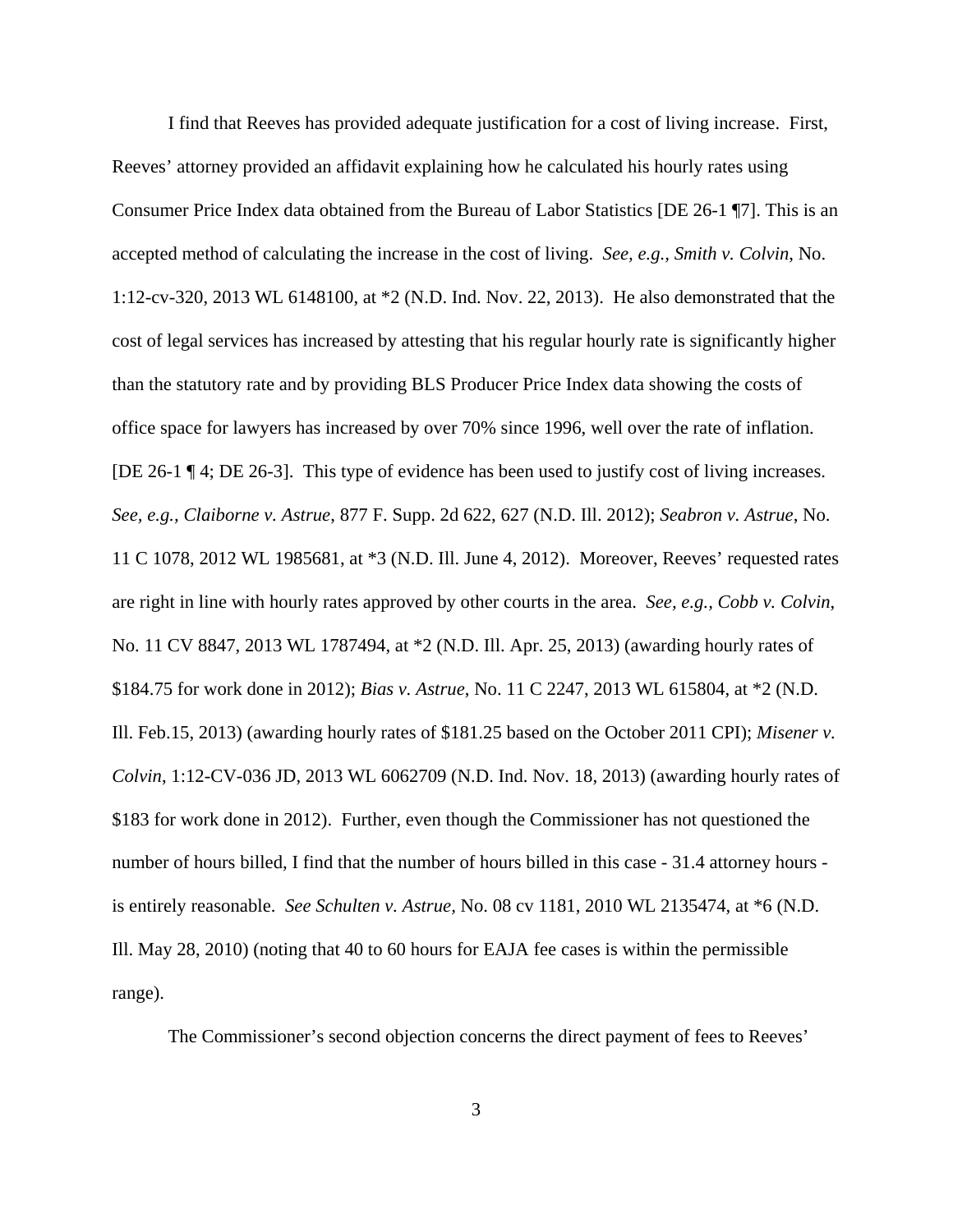counsel. They argue that direct payment would bypass the Department of Treasury's centralized federal debt offset program. The Supreme Court held in *Astrue v. Ratliff*, 130 S.Ct. 2521, 2526–27, 177 L.Ed.2d 91 (2010), that EAJA fees can be administratively offset for federal debt repayment because they are awarded to the plaintiff, and not to the plaintiff's counsel. Yet, the *Astrue* court further suggested that where there is a valid assignment of the EAJA fees and no evidence of federal debt prior to the assignment, the payment of the fee award directly to the plaintiff's counsel may be appropriate. *Id.*; *Mathews-Sheets*, 653 F.3d at 565-66 (noting that where the plaintiff executed a valid assignment and has no pre-existing federal debts, "to ignore the assignment and order the fee paid to [the plaintiff] would just create a potential collection problem for the lawyer").

Here, Reeves has produced a valid assignment [DE 28-1] and the Commissioner only speculates that Reeves might have a debt to the United States [DE 27 at 5-6]. I am reluctant to create a collection burden, or at least a further delay in payment, for Plaintiff's counsel on mere speculation. Therefore, I grant Reeves' request that EAJA fees be paid directly to his counsel as set forth in their fees agreement. See *Williams v. Astrue*, No. 11-C-2053, 2013 WL 250795, at \*3 (N.D. Ill. Jan. 23, 2013) (ordering that EAJA fees be paid directly to counsel); *Bias,* 2013 WL 615804, at \*3 (same); *Fleming v. Astrue*, No. 10-C-3043, 2011 WL 4585240, at \*3 (N.D. Ill. Sept. 27, 2011) (same).

## **CONCLUSION**

 Accordingly, the Court **GRANTS** Reeves' petition for attorney's fees [DE 26]. The clerk shall enter **JUDGMENT** on the award of fees. Defendant Commissioner of Social Security is **ORDERED** to pay Reeves' attorneys' fees in the amount of **\$5,794.56** for the time